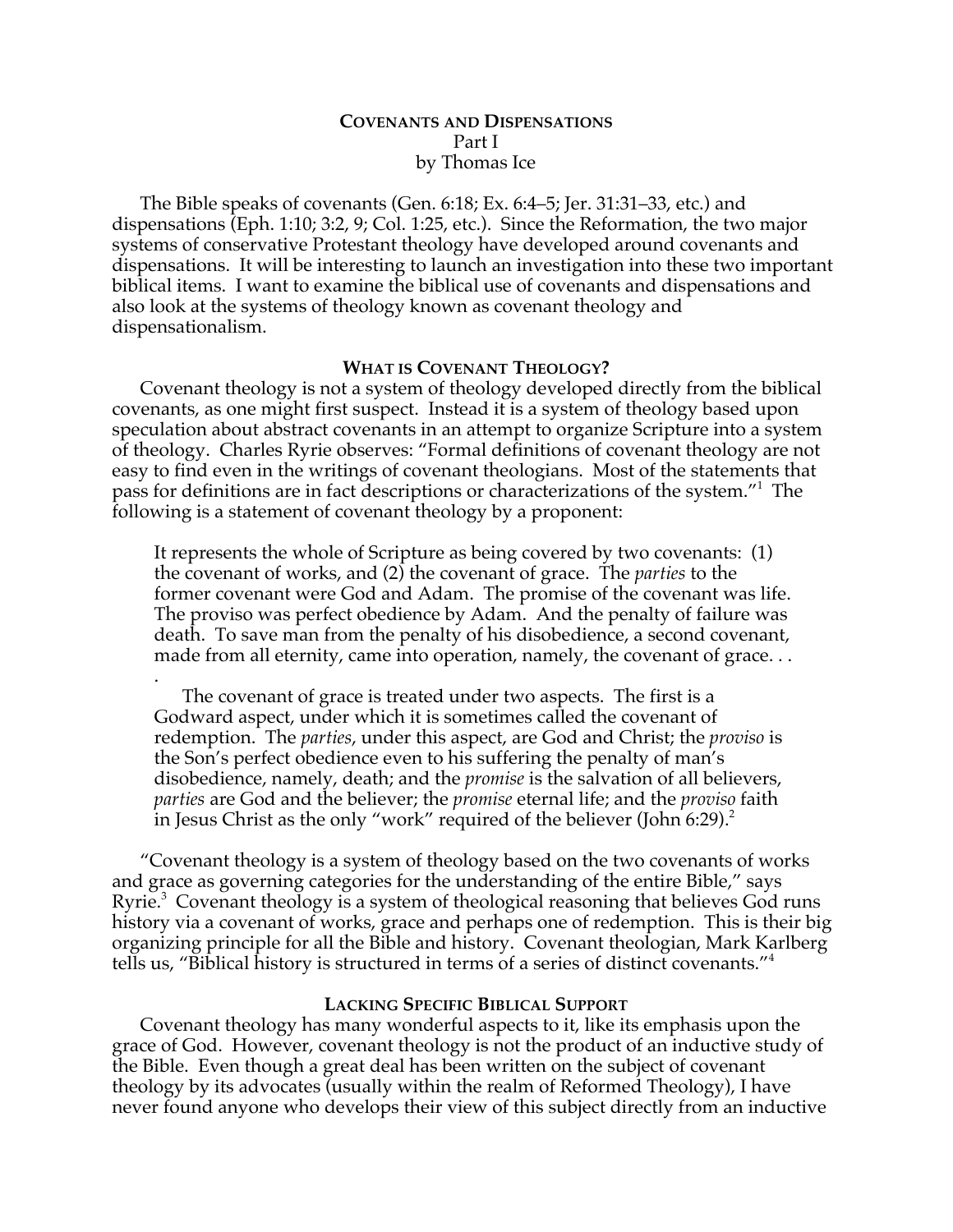study of Scripture. I have never found anyone who points to specific Bible passages and says, "This teaches the covenant of works or the covenant of grace." Instead, the case for covenant theology is normally developed from abstract assumptions made by theologians about how God has conceived His plan for salvation to be worked out in history. One covenant theologian says, "that only (historic) Reformed theology provides the system of doctrine necessary for an exposition of the divine covenants which is faithful to the teaching of Scripture."5 Notice he doesn't say that the Bible teaches covenant theology, but rather that it "provides the system of doctrine" that one needs to approach Scripture with in order to properly understand its teaching on this subject. This is a tacit admission that covenant theology is not really taught in the Bible. The subject of covenants in the Bible is well established, but not the system we know as covenant theology.

Some covenant theologians attempt to justify their theology by demonstrating that covenant is a recurrent and important theme throughout Scripture. This is certainly the case! "The Bible is very much a covenant document, as even a cursory reading of Scripture demonstrates," declares covenant theologian Ken Gentry. "That the covenant idea is a dominant biblical theme is held by a host of Bible scholars."<sup>6</sup> Dispensationalists whole-heartedly agree that covenant is a prominent theme in Scripture, but the real issue is whether the Bible teaches the system known as covenant theology. I agree with Renald Showers who notes, "Covenant Theology attempts to develop the Bible's philosophy of history on the basis of covenants."7

#### **THE BIBLICAL ROLE OF COVENANT**

Dispensationalists like myself readily agree with covenant theologians about the important role that covenants play in the relationship between God and man in Scripture. Karlberg is absolutely right when he says, "The relationship between God and humanity is, in a word, covenantal. God does not deal with his creation apart from covenant."<sup>8</sup> I think Karlberg has hit the nail on the head when notes that the role of covenant in God's plan for history is that they mediate the relational interaction between God and mankind. I believe that it is the dispensations (which I will be dealing with in the future) that reveals God's plan for history. Yet, Karlberg has correctly said of covenant theology: "Biblical history is structured in terms of a series of distinct covenants."9 In the Bible covenants deal with relationship, while dispensations relate to history. Thus, covenant theology imposes a contrived framework upon the teachings of Scripture relating to God's plan for history, as revealed through progressive revelation and the dispensations.

An example of how covenant theology can lead to a distortion of what the Bible actually teaches is found in the way that they normally deal with issues relating to national Israel. Since covenant, specifically the covenant of grace provides the organizing structure for their view of history, everything must be seen in terms of such a paradigm. Since their goal for history is personal salvation within the current age and since this age is the climax of history, then there can be no future for national Israel. The details of Old Testament prophecy, nowhere contradicted in the New Testament, speak of a future time of blessing for national Israel when she returns to the Lord in obedience. Yet these Old Testament prophetic details are interpreted as merely allegorical illustrations or types of personal salvation for the New Testament believer. Covenant theology's presupposition of theological order requires a certain kind of interpretive approach (due to its theological reductionism) and isolates theological order from historical development. When the Old Testament passages are read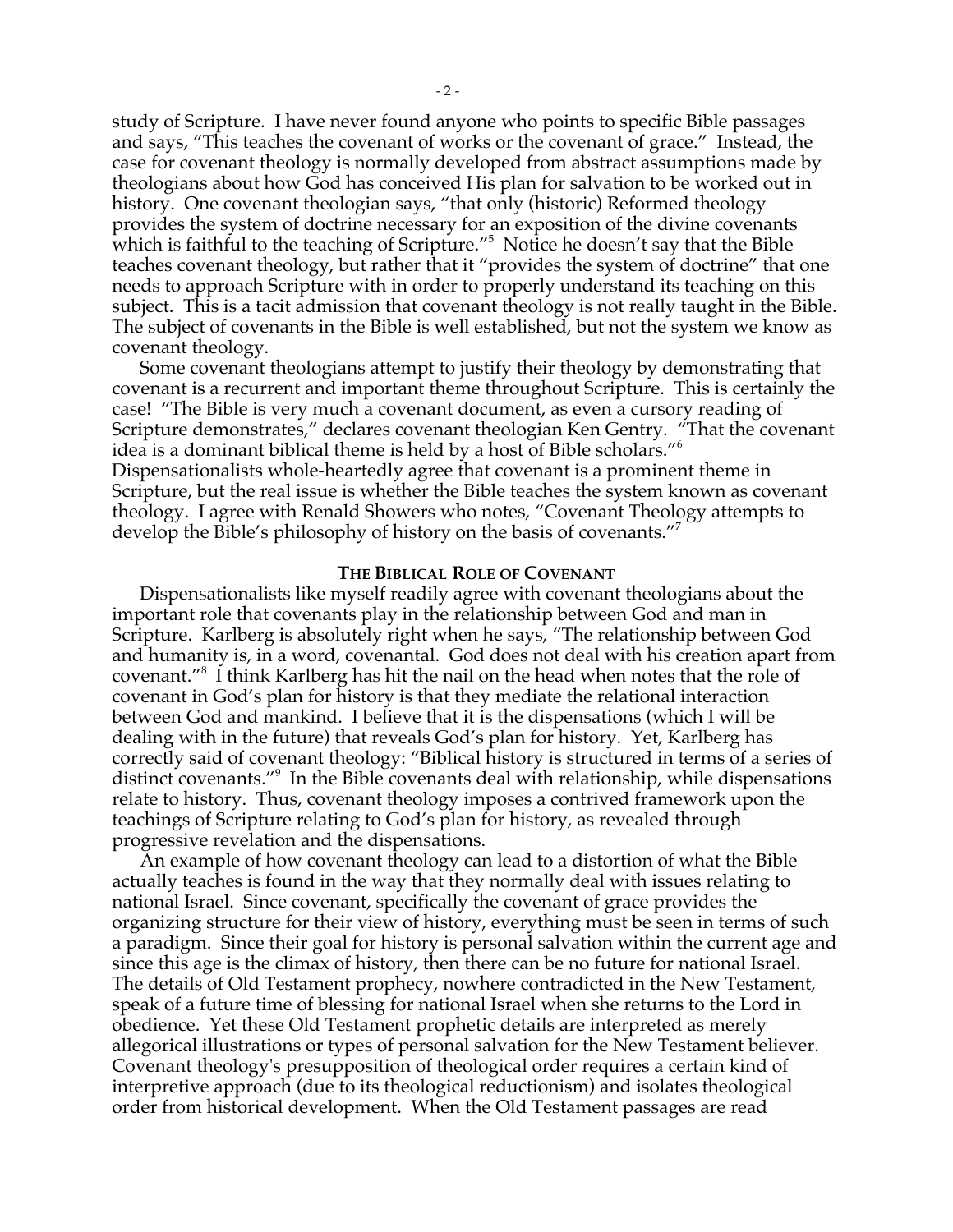historically, instead of through the soteriological lens of covenant theology, then they clearly speak of a future time of national Israel's blessing as head over all the nations.

The biblical role of covenant is not to provide a framework for biblical history, instead, it is to define relationships between God and mankind that He is working out through a diverse plan for history as expressed through the various dispensations. Covenant theology distorts both the covenants and God's revealed plan for history.

## **WHAT IS A BIBLICAL COVENANT?**

Most covenant theologians do a good job of defining a biblical covenant. Gentry tells us the following about covenant: "The Hebrew *berith* occurs 285 times in the Old Testament, while the Greek word *diatheka* appears thirty times in the New Testament."<sup>10</sup> "Essentially, 'covenant' is a bond or relationship between two parties," declares Karlberg. "In the covenants between God and humanity, the Lord God sovereignly imposes the terms of these arrangements in accordance with his own will and good pleasure."<sup>11</sup>

What is the nature of the biblical covenants? First, covenants are contracts between individuals for the purpose of governing that relationship. God has bound Himself to His people and swore to keep His promises so that He can demonstrate in history that He is faithful. Second, relationships in the Bible, especially between God and man are legal or judicial. Since there is a legal aspect they are mediated through covenants. Covenants usually involve intent, promises, and sanctions.

There are three major kinds of covenants in the Bible:

• The ROYAL GRANT Treaty (unconditional)—a promissory covenant that arose out of a king's desire to reward a loyal servant.

EXAMPLES: The Abrahamic Covenant (Genesis 12:1–3; 15; 17:1–21) The Davidic Covenant (2 Samuel 7:4–17)

• The SUZERAIN-VASSAL Treaty (conditional)—bound an inferior vassal to a superior suzerain and was binding only on the one who swore.

EXAMPLES: Chedorlaomer (Genesis 14) Jabesh-Gilead serving Nahash (1 Samuel 11:1) The Adamic Covenant (Genesis 2:15–25; Hosea 6:7) The Noahic Covenant (Genesis 8:20—9:17) The Mosaic Covenant (Book of Deuteronomy)

• The PARITY Treaty—bound two equal parties in a relationship and provided conditions as stipulated by the participants.

EXAMPLES: Abraham and Abimelech (Genesis 21:25-32) Jacob and Laban (Genesis 31:44-50) David and Jonathan (1 Samuel 18:1-4; cf. 2 Samuel 9:1-13) Christ and Church Age believers, i.e., "friends" (John 15)